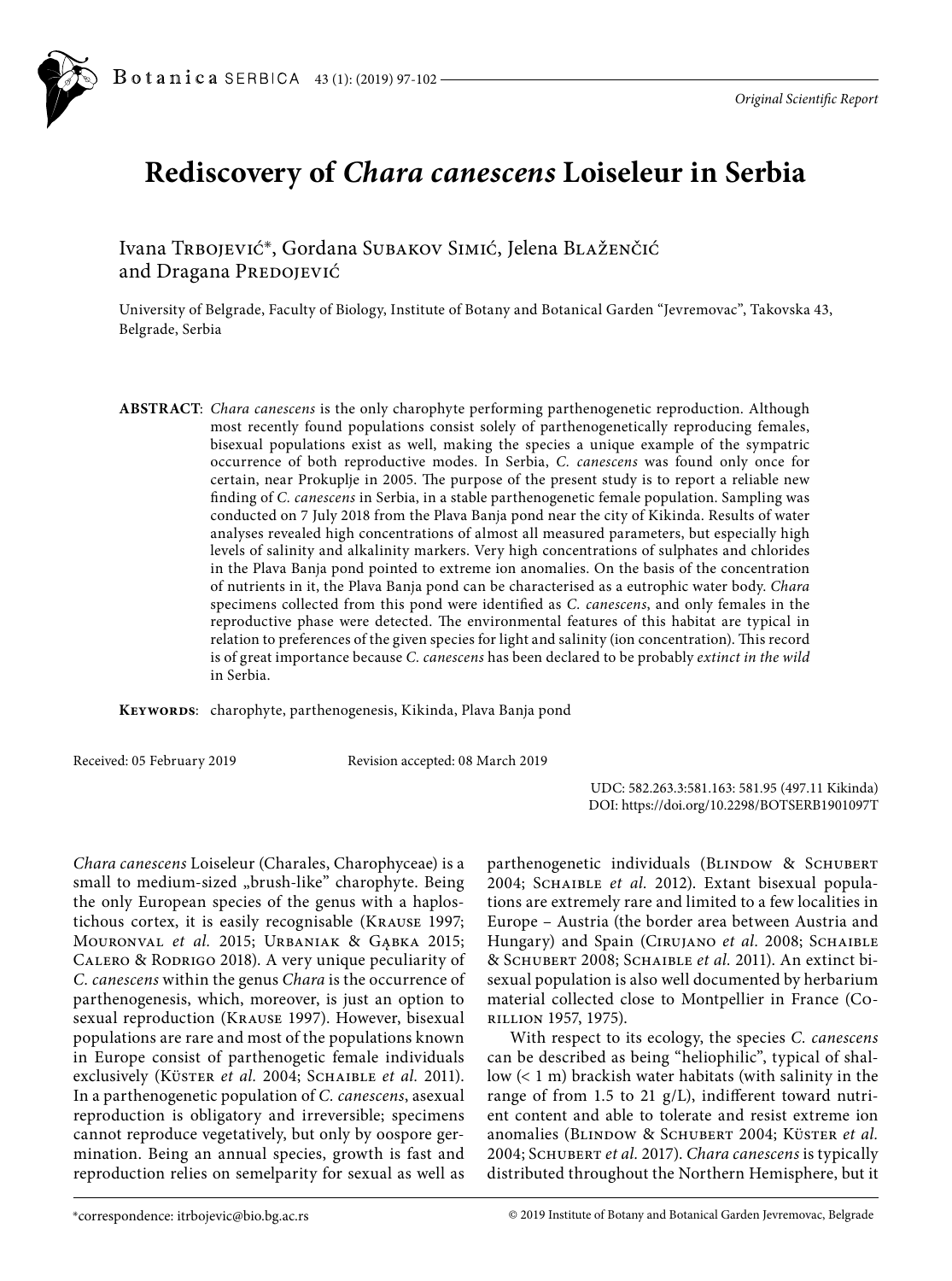

**Fig. 1.** a) Location of the study area in Serbia, b) the Plava Banja pond, c) *Chara canescens* on a rake, d) habitus of *C. canescens* (scale bar 5 cm), e) haplostichous cortex of *C. canescens* with solitary and twinned spines (scale bar 200 µm), f) oogonia (scale bar 200 µm). Photographs by D. Predojević.

has also been recorded in Australia (Casanova & Nikol 2009). Despite the relatively wide range of the species, populations of *C. canescens* are isolated, and it is considered to be threatened/endangered and rare (Casanova & Nikol 2009; Korsch *et al.* 2013).

The only record of *C. canescens* in Serbia documented by herbarium material is from a pond near Prokuplje in 2005; subsequently, Blaženčić (2014) considered this species to be probably *extinct in the wild* [EW(?)] according to the IUCN criteria because afterwards it could not be found in Prokuplje or anywhere else in Serbia. Published records of *C. canescens* exist for the Vrbas-Bezdan Canal (near Mali Stapar) in the Vojvodina province (Stojanović *et al.* 1994). However, because of the lack of herbarium material available for revision and habitat conditions different from the niche requirements reported so far for the species, Vesić *et al.* (2016) expressed doubts about this. After Stojanović *et al.* (1994), *C. canescens* has never again been found at the mentioned locality or elsewhere in the Vojvodina province (Vesić *et al.* 2016).

The purpose of the present study is to report a reliable finding of *C. canescens* in an abundant and healthy parthenogenetic female population near the city of Kikinda in the Vojvodina province, which significantly contributes to knowledge about the distribution of this species in Serbia and Europe, and also enables us to update its threat status in Serbia.

Near the city of Kikinda (Vojvodina province, Serbia) (Fig. 1a), there are several excavated ponds that were made in the process of clay digging and subsequently abandoned by a local company (Toza Marković, Kikinda). One of them is the popular city recreation area and swimming place called the Plava Banja pond (Fig. 1b).

After the process of exploitation was completed, part of the shore was covered with gravel to make a beach, while more than half of the shoreline remained untouched and gradually became overgrown with reed. Thus, only a small part of the bottom of this aquatic ecosystem is pebbled, while most of the bottom is clay. For the last 10 years, the Plava Banja pond has not been used for swimming, primarily due to the high concentration of sulphates and chlorides. The main use of this ecosystem today is as a source of drinking water for cattle, whose presence unquestionably represents an additional source of nutrients for this shallow water ecosystem.

The Plava Banja pond was visited on 7 July 2018. Macrophytes were sampled from the region of the shoreline (up to a depth of 1 m) using a rake and grapnels. Except for a fragmented population of *Phragmites australis* (Cav.) Trin. ex Steud. along the shore, no other emergent vegetation was detected. *Zannichellia palustris* L. (Cook *et al.* 1974) was noticed growing together with charophytes. Charophyte samples were placed in plastic bags, sealed and transported to the laboratory of the Department of Algology, Mycology and Lichenology of the Institute of Botany and Botanical Garden "Jevremovac" (Faculty of Biology, University of Belgrade), where material was identified according to the standard literature (Wood & Imahori 1965; Gollerbah & Krasavina 1983; Krause 1997; Mouronval *et al.* 2015; Urbaniak & Gabka 2015). Following its identification, the material was deposited in the collection of Charophyta at the Institute of Botany and Botanical Garden "Jevremovac", Faculty of Biology, University of Belgrade (BEOU).

Results of water chemistry analyses were kindly provided by the Institute of Public Health in the city of Kikinda. Water samples were taken on 11 July 2018. Water quality parameters were compared to the limit-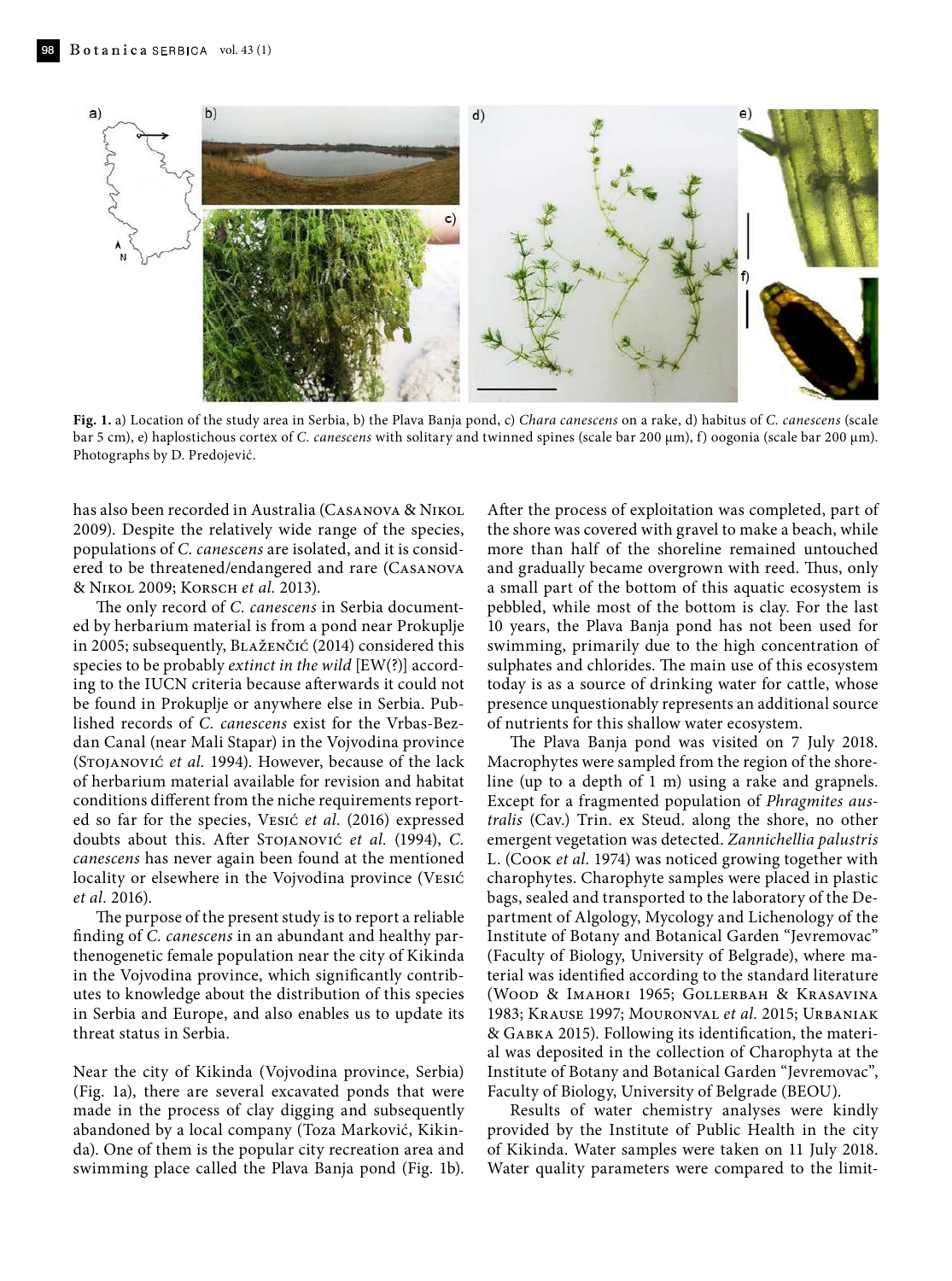| Parameter                     | Unit          | Measured value | Limit of class V water quality for surface waters |
|-------------------------------|---------------|----------------|---------------------------------------------------|
| Ph                            |               | 9.4            | >8.5                                              |
| Total hardness                | $^{\circ}$ dH | 72.3           |                                                   |
| Conductivity                  | $\mu$ S/cm    | 8060           | >3000                                             |
| Total dissolved solids        | mg/l          | 6132           | >1500                                             |
| Bicarbonates HCO <sub>3</sub> | mg/l          | 747.9          |                                                   |
| Carbonates $CO32$             | mg/l          | 397.2          |                                                   |
| Sulphates $SO_4^2$            | mg/l          | 3590           | >300                                              |
| Chlorides Cl-                 | mg/l          | 445.4          | >250                                              |
| TN                            | mg/l          | 0.9            | >15                                               |
| TP                            | mg/l          | 0.03           | >1                                                |

**Table 1.** Environmental parameters measured in the Plava Banja pond in July of 2018. **Bold -** measured values which exceed the limit of class V water quality for surface waters (Službeni glasnik RS, 50/2012).

ing values for pollutants in surface water according to Serbian legislation (Službeni glasnik RS 50/2012). The values of Carlson's trophic indices based on total phosphorus [TSI (TP)] and total nitrogen [TSI (TN)] were calculated and used to characterise the trophic status of the Plava Banja pond (Carlson & Simpson 1996).

The quality of water in the Plava Banja pond was declared to be unsuitable for swimming by the Institute of Public Health in the city of Kikinda in June of 2018 ([http://](http://www.zavodki.org.rs/index.php/component/content/article?id=60:svetski) [www.zavodki.org.rs](http://www.zavodki.org.rs/index.php/component/content/article?id=60:svetski)). Our results confirmed that in July of 2018, the value of pH, concentrations of chloride and sulphate ions, total content of dissolved solids and conductivity still exceeded the limits for class V water quality in the Plava Banja pond, which seems to be the permanent state of conditions in it (Table 1). The measured parameters indicate a bad ecological potential of the water, which means that it cannot be recommended for any use (Službeni glasnik RS 50/2012). According to the values of nutrient content measured in our study (Table 1), this pond can be classified as a eutrophic water body [Carlson's trophic indices were: TSI (TP) = 53 and TSI (TN) = 53] (Carlson & Simpson 1996).

After careful examination, *Chara* specimens from the Plava Banja pond were identified as *C. canescens* (Fig. 1c). Specimens were small to medium-sized, about 10-15 cm in height (Fig. 1d). In the whole sample (around 50 specimens collected), no male plants were detected, so the rediscovered population can be characterised as a parthenogenetic female population. Plants were brightgreen and not incrusted (Fig. 1d). Typical morphological characteristics of *C. canescens* were documented (Fig. 1e, f). Axis diameter was 0.5 – 1 mm, and 6-9 branchlets could be observed in a whorl. A haplostich cortex was clearly distinguishable (Fig. 1e), with numerous spine cells, solitary or twinned, acute and variable in length (Fig. 1e). Stipulodes were well developed, arranged in two rows, acute. Since only female specimens were detected, only well developed oogonia were documented (Fig. 1f). Gametangia were solitary, had the form of a long ellipse (650-700 µm long, 330-390 wide) and showed 11-14 convolutions, with the short coronula about 70  $\mu$ m long (Fig. 1f). Oospores were dark-brown to black. Morphological characteristics of the *C. canescens* specimens found in the Plava Banja pond are in agreement with published data (Wood & Imahori 1965; Gollerbah & Krasavina 1983; Krause 1997; Mouronval *et al.* 2015; Urbaniak & Gabka 2015; Schubert *et al*. 2016), confirming uniformity of morphological traits in populations of this species in Europe. According to Schubert *et al*. (2016), plants first appear in early spring (March-April), while oospore maturation takes place in the period of July-August, after which the plants die. The period when we found *C. canescens* perfectly fits into this template. Still, the ecology of this species is extremely interesting and should be further investigated, since its phenology differs depending on the seasonal environment (Calero & Rodrigo 2018). The opportunistic nature of the species (its status as an annual) is challenged by CALERO & RODRIGO (2018), as well as by BLINDOW & SCHUBERT (2004) and Mouronval *et al.* (2015), who confirmed the existence of overwintering individuals. Mild temperatures during winter and autumn favour overwintering phenomena and more than one reproduction cycle in *C. canescens* (CALERO & RODRIGO 2018). This is an interesting issue that needs to be explored in the Plava Banja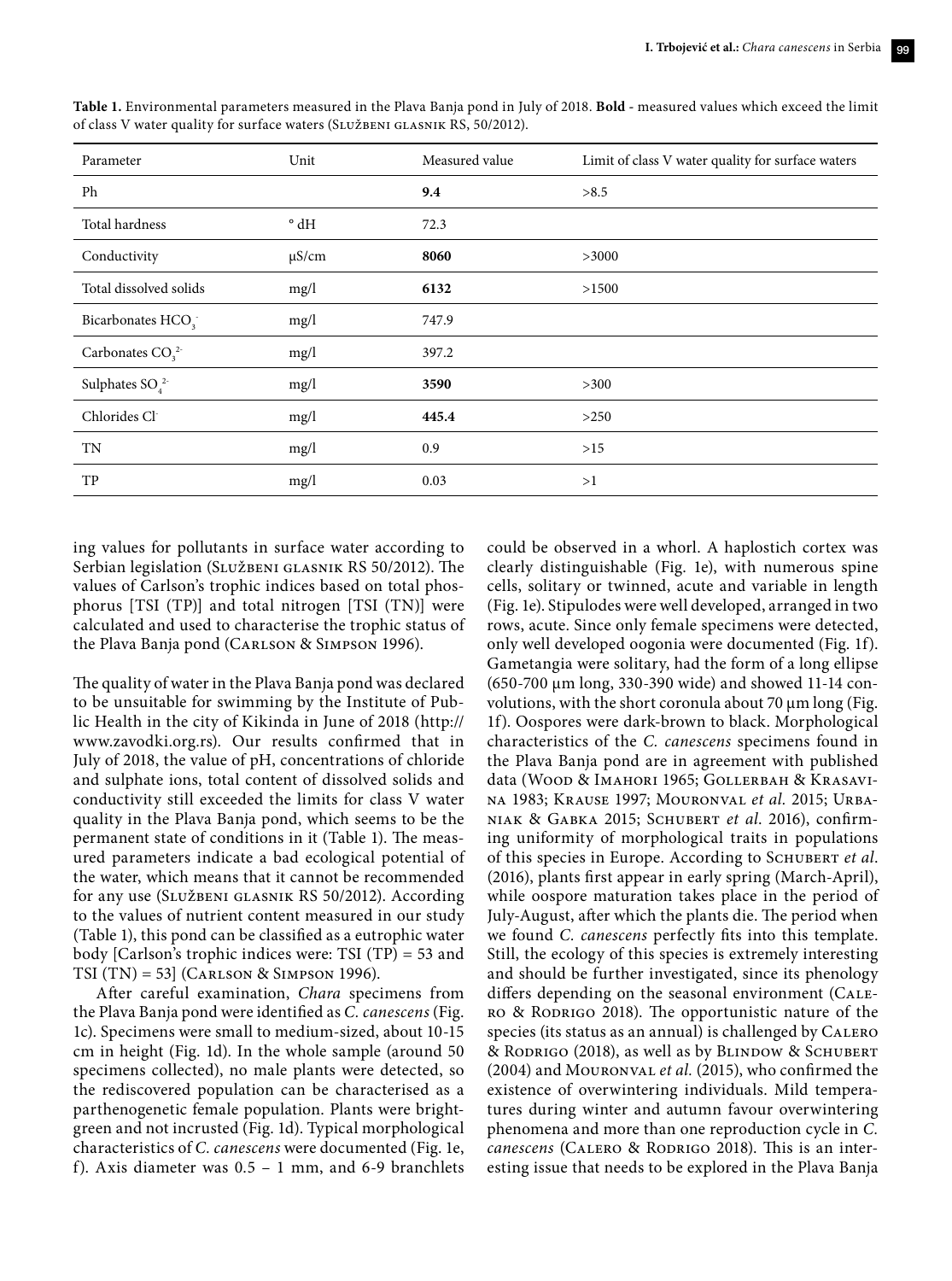pond in the future, considering evident recent changes in the typical continental climate of Serbia (Vuković *et al.* 2018).

As suggested by SCHUBERT *et al.* (2017), our results in general confirm that *C. canescens* indeed resists extreme ion anomalies, specifically toward very high sulphate and chloride ion concentrations such as were detected in the Plava Banja pond (Table 1), in contrast to other submerged macrophyte species (only *Z. palustris* was discovered growing together with *C. canescens* in this pond). Indifference of *C. canescens* toward nutrient content (BLINDOW & SCHUBERT 2004) is also confirmed by our results, which indicated that the Plava Banja pond is a eutrophic water body. The stated tolerance of *C. canescens* toward the ecosystem's trophic status (BLINDOW & Schubert 2004) can be discussed in terms of inability of the vascular flora and/or periphyton and phytoplankton to develop abundantly under conditions of high ion concentrations. In our study, no diverse or abundant emergent or submergent flora was detected, *C. canescens* plants were not overgrown by periphyton, and preliminary analyses pointed to low biomass of phytoplankton in the Plava Banja pond (PREDOJEVIĆ, personal communication). In the same context, the "heliophilic" behaviour of *C. canescens* (BLINDOW & SCHUBERT 2004), can be explained as its adaptation to high irradiance due to restriction to sites lacking competitors for light. Considering the presence of several more waterbodies of the same origin as the Plava Banja pond near the city of Kikinda and many more in the wider area of the Vojvodina province, we emphasise that the distribution of *C. canescens* should be carefully investigated. Such mapping and monitoring should be conducted especially in order to check for the existence of sexually reproducing populations such as have been observed at sites with a comparable climatic background (CORILLION 1957, 1975; Cirujano *et al.* 2008; Schaible *et al.* 2011). Possible confirmation of male specimens would make such a population one of very few in Europe (SCHAIBLE et al. 2011).

This record is of great importance since the species in question is considered to be almost *extinct in the wild* in Serbia. Further investigations on the distribution of *C. canescens* could also be of significance for designing potential (and necessary) plans for the conservation of charophytes in Serbia.

**Acknowledgements −** This research was supported by the Ministry of Education, Science and Technological Development of the Republic of Serbia (Project No. OI 176020) and by the Rufford Foundation (funds were made available through a Rufford small grant for realisation of the project "Guardians of the Fragile Equilibrium in Shallow Ecosystems of Ramsar Sites in Serbia: Stonewort Diversity and Distribution"). The authors give special thanks to the administration of the city of Kikinda; to the Institute of Public Health in the city of Kikinda; and especially to Dr. Sanja Brusin Beloš for providing data of chemical analyses of water in the Plava Banja pond. Many thanks to Dr. Jasmina Šinžar Sekulić for help in the process of identification of vascular macrophytes. The authors would also like to thank Mr. Nebojša Krištof for technical and field support. In addition, they greatly appreciate the patience, support and expertise of Milica Petrović Đurić in the task of charophyte identification. Finally, we acknowledge the helpful comments on the manuscript offered by two anonymous reviewers.

## **REFERENCES**

- Blaženčić J. 2014. Overview of the stoneworts (Charales) of Serbia with the estimation of the threat status. *Botanica Serbica* **38**(1): 121-130.
- Blindow I & Schubert H. 2004. *Chara canescens* Desv. et Loisel. in Loisel. 1810. In: SCHUBERT H & BLINDOW I (eds.), *Charophytes of the Baltic Sea*, pp. 70–81, Koeltz, Königstein.
- Calero S & Rodrigo MA. 2018. The life cycle of a parthenogenetic population of *Chara canescens* from an interdunal Mediterranean pond. *Botany Letters* **165**(1): 55-65.
- Carlson RE & Simpson JT. 1996. *A coordinator's guide to volunteer lake monitoring methods*. North American Lake Management Society, Madison.
- Casanova MT & Nicol JM. 2009. *Chara canescens* (Characeae, Charophyceae) in the southern hemisphere. *Charophytes* **1**: 55–60.
- Cirujano S, Cambra J, Sánchez PM, Meco A & Flor N. 2008. *Flora ibérica. Algas continentales. Carófitos (Characeae).* Real Jardin Botanico, Madrid*.*
- Cook CD, Gut BJ, Rix, EM & Schneller J. 1974. *Water plants of the world: a manual for the identification of the genera of freshwater macrophytes*. Springer Science & Business Media.
- Corillion R. 1957. *Les Charophycées de France et d' Europe occidentale*. Otto Koeltz Yerlag, Koenigstein-Taunus, B. R.D.
- Corillion R. 1975. *Flore des Charophytes (Characées) Massif Armoricain et des contrées voisines d'Europe occidentale*. Jouve, Paris. [http://www.zavodki.org.rs/](http://www.zavodki.org.rs/index.php/component/content/article?id=60:svetski) [index.php/component/content/article?id=60:svetski](http://www.zavodki.org.rs/index.php/component/content/article?id=60:svetski) [Accessed 15<sup>th</sup> January 2019]
- Gollerbah MM & Krasavina LK. 1983. *Key of freshwater algae of the USSR 14 – charophytes – Charophyta*. Nauka, Leningrad.
- Korsch H, Doege A, Raabe U & van de Weyer K. 2013. *Rote Liste der Armleuchteralgen (Charophyceae) Deutschlands, 3. Fassung, Stand: Dezember 2012*. Thüringische Botanische Gesellschaft e.V., Jena.
- KRAUSE W. 1997. Charales (Charophyceae). In: ETTL H, Gärtner G, Heynig H & Mollenhauer D (eds.), *Sübwasserflora von Mitteleuropa*, Vol. **18**, p. 202, Fischer, Stuttgart.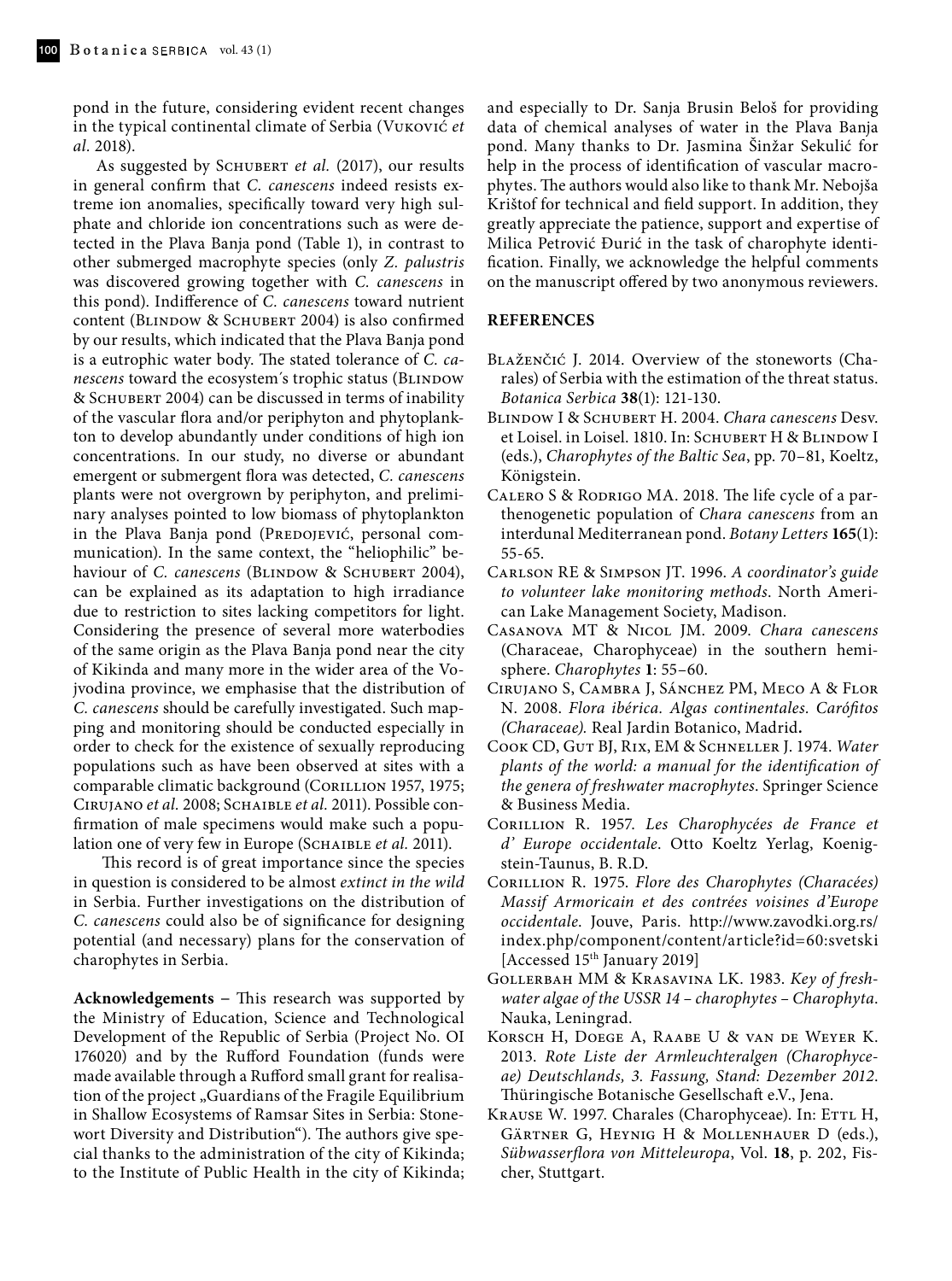- KÜSTER A, SCHAIBLE R & SCHUBERT H. 2004. Light acclimation of photosynthesis in three charophyte species. *Aquatic Botany* **79**: 111–124.
- Mouronval JB, Baudouin S, Borel N, Soulié-Märsche I, Klesczewski M & Grillas P. 2015. *Guide des Characées de France Méditerranéenne*. Office National de la Chasse et de la Faune Sauvage, Paris.
- Schaible R, Bergmann I & Schubert H. 2011. Genetic Structure of Sympatric Sexually and Parthenogenetically Reproducing Population of *Chara canescens* (Charophyta). *ISRN Ecology* **2011**: Article ID 501838, 13 pages.
- Schaible R, Gerloff-Elias A, Colchero F & Schu-BERT H. 2012. Two parthenogenetic populations of *Chara canescens* differ in their capacity to acclimate to irradiance and salinity. *Oecologia* **168**: 343–353.
- SCHAIBLE R & SCHUBERT H. 2008. The occurrence of sexual *Chara canescens* populations (Charophyceae) is not related to ecophysiological potentials with respect to salinity and irradiance. *European Journal of Phycology* **43**(3): 309-316.
- Schubert H, Blindow I & van de Weyer K. 2016. *Chara canescens*. In: Arbeitsgruppe Characeen Deutschlands (eds.), *Armleuchteralgen. Die Characeen Deutschlands*, pp. 261–270, Springer Verlag, Heidelberg.
- Schubert H, Telesh I, Nikinmaa M & Skarlato S. 2017. Physiological adaptations. In: Snoeijs-Leijonmalm P, Schubert H & Radziejewska T (eds.), *Biological oceanography of the Baltic Sea*, pp. 255–278, Springer, Dordrecht.
- Službeni Glasnik RS 50/2012. 2012. *Uredba o graničnim vrednostima zagađujućih materija u površinskim i podzemnim vodama i sedimentu i rokovima za njihovo dostizanje*. 50/12.
- Stojanović S, Butorac B, Vučković M, Stanković ŽS, Žderić M, Kilibarda P & Radak Lj. 1994. *Biljni svet kanala Vrbas-Bezdan*. Prirodno-matematički fakultet, Novi Sad.
- Urbaniak J & Gąbka M. 2015. *Polish charophytes. An illustrated guide to identification.* Wydawnictwo Uniwersytetu Przyrodniczego we Wrocławiu, Wrocław.
- Vesić A, Blaženčić J & Šinžar-Sekulić J. 2016. Contribution to knowledge of the charophytes (Charales) of Vojvodina (Serbia) – 20 years after the first review. *Botanica Serbica* **40**(2): 237-247.
- Vuković A, Vujadinović M, Rendulić S, Đurđević VS, Ruml M, Babić VP & Popović D. 2018. Global warming impact on climate change in Serbia for the period 1961-2100. *Thermal Science* **22**(6): 2267-2280.
- Wood RD & Imahori K. 1965. *A revision of the Characeae, Vol. I Monograph of the Characeae.* J. Cramer, Weinheim.